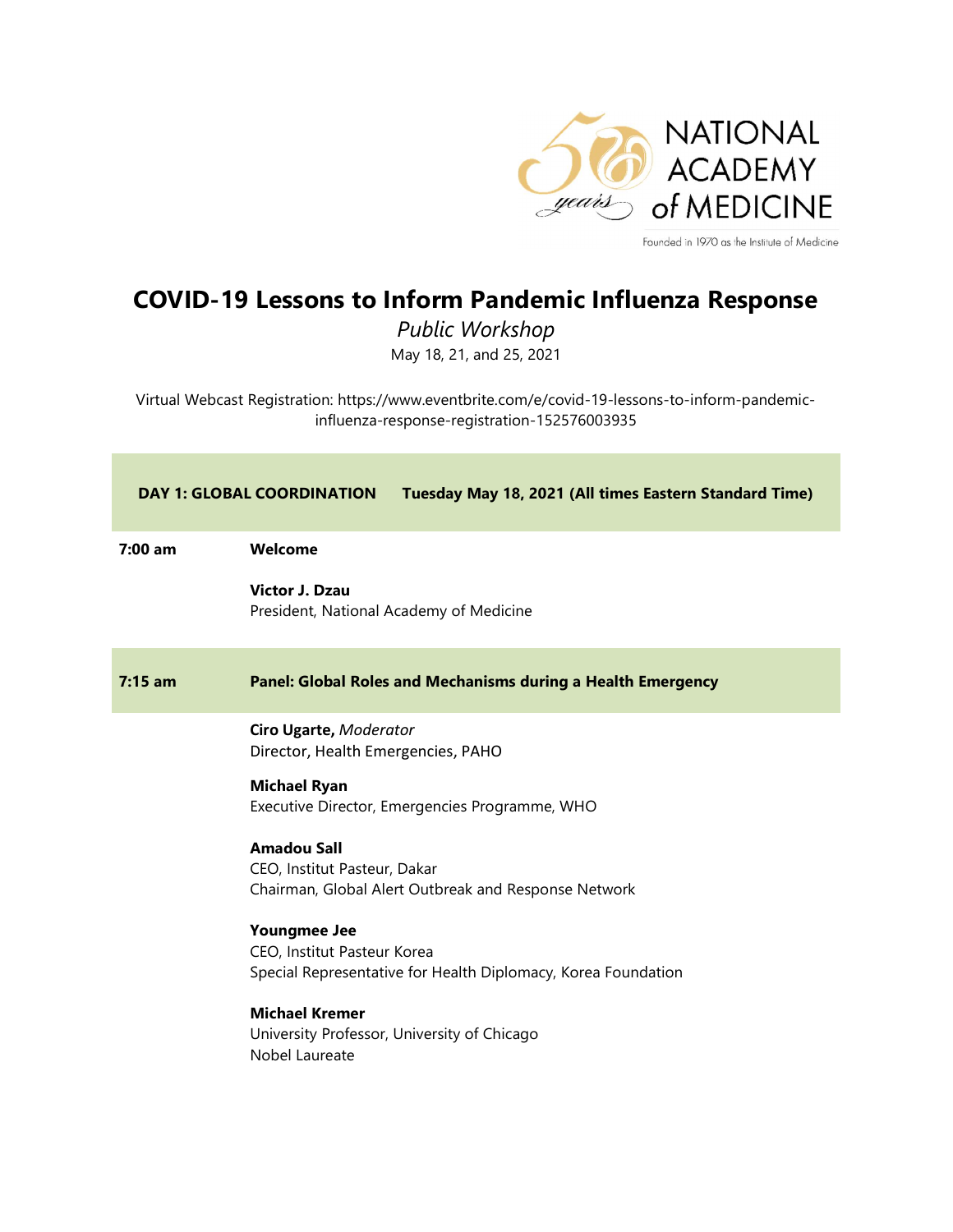| <b>Panel: One Health Governance Gaps and Opportunities</b>                                                                                                                                                                              |
|-----------------------------------------------------------------------------------------------------------------------------------------------------------------------------------------------------------------------------------------|
| <b>Malik Peiris, Moderator</b><br>Chair of Virology, University of Hong Kong                                                                                                                                                            |
| <b>Wenqing Zhang</b><br>Head, Global Influenza Programme, WHO                                                                                                                                                                           |
| <b>James Wood</b><br>Head of Department of Veterinary Medicine, University of Cambridge                                                                                                                                                 |
| <b>Richard Webby</b><br>Department of Infectious Diseases, St. Jude Children's Research Hospital                                                                                                                                        |
| <b>Short Break - into Breakout Sessions</b>                                                                                                                                                                                             |
| Attendees may self-select which of the three breakout session they would like to join at<br>the time of the event by following instructions on screen. Questions for the moderator<br>may be submitted through the live stream webpage. |
| Breakout 1: Data Sharing and Transparency<br>Keiji Fukuda, Moderator, Director and Clinical Professor at The University of Hong<br>Kong School of Public Health                                                                         |
| Celia Alpuche Aranda, Director, Infectious Disease Research Center, National<br>Institute of Public Health, Mexico                                                                                                                      |
| Gian-Luca Burci, Adjunct Professor of International Law at the Graduate Institute of<br>International and Development Studies, Geneva                                                                                                   |
| Kanta Subbarao, Director, WHO Collaborating Centre for Reference and Research<br>on Influenza                                                                                                                                           |
| Joshua Sharfstein, Vice Dean for Public Health Practice and Community<br>Engagement                                                                                                                                                     |
| Johns Hopkins Bloomberg School of Public Health                                                                                                                                                                                         |
| Breakout 2: Animal and Human Health Surveillance<br>Peter Daszak, Moderator, President, EcoHealth Alliance                                                                                                                              |
| Dennis Carroll, Senior Advisor on Global Health Security, University Research Co.<br>(URC)                                                                                                                                              |
| James Wood, Head of Department of Veterinary Medicine, University of Cambridge                                                                                                                                                          |
| Breakout 3: Equity and Financing<br>Ok Pannenborg, Moderator, Former Chief Health Scientist, World Bank                                                                                                                                 |
|                                                                                                                                                                                                                                         |